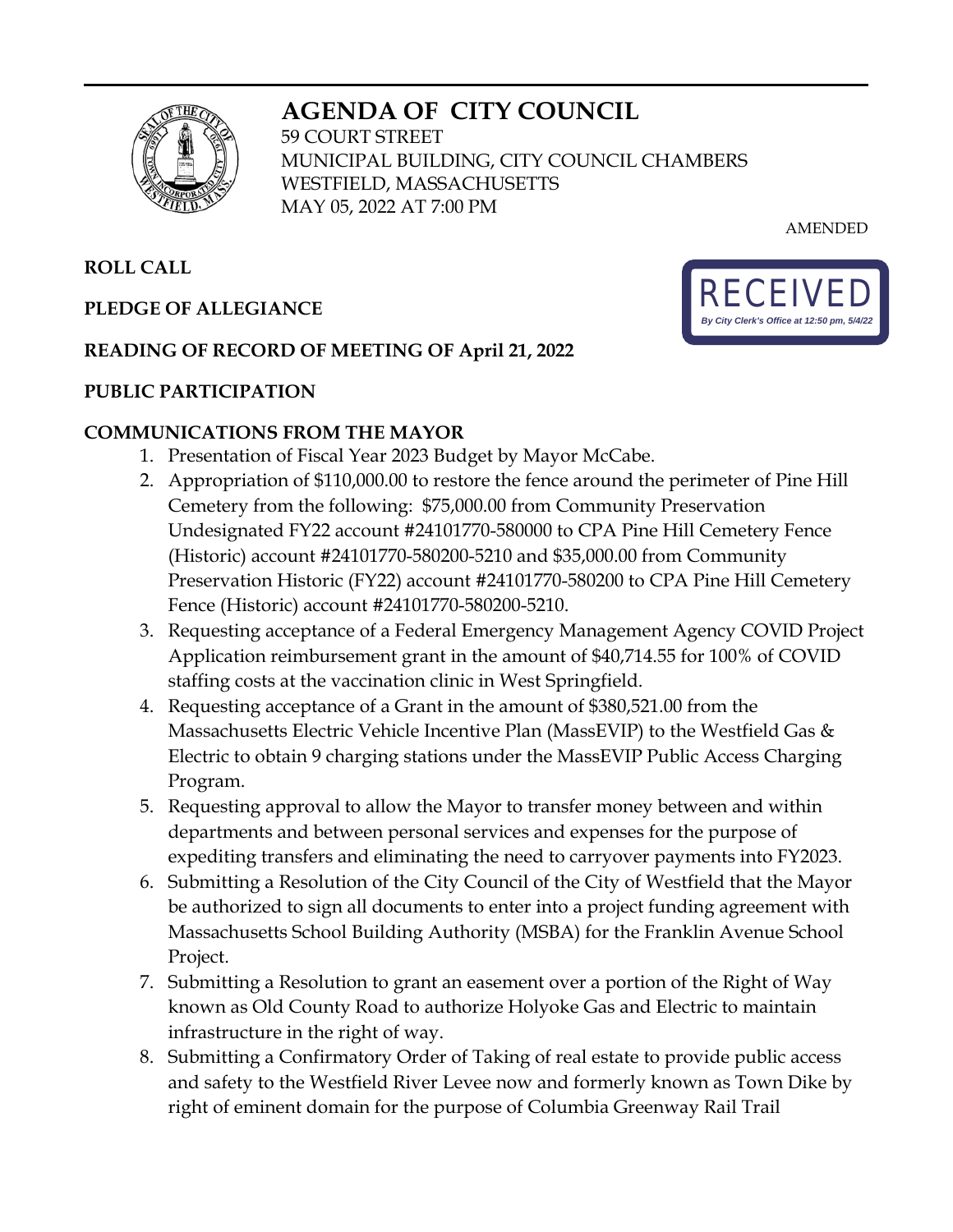9. Submitting a change to the job description for the Department of Public Works Director.

# **REPORTS OF CITY OFFICERS**

- 10. Westfield Gas & Electric General Manager Thomas Flaherty submitting the 2022 Depreciation Appropriation for Gas and Electric Department in the amount of \$6,278,082.00.
- 11. Personnel Director Robert Bishop submitting the job description for the City Clerk position.

## **PETITIONS, REMONSTRANCES, AND OTHER PAPERS**

- 12. Invitation from the Hampton Ponds Association inviting Councilors to march in the 4th of July Parade at 9:00 am for line-up and 10:00 am for step-off at the Hampton Ponds Plaza parking lot.
- 13. DPW, Land and Natural Resources Division employee Frankie Gonzalez submitting a G.L. Disclosure to also serve as an Auxiliary Police Officer with the Westfield Police Department.

# **REPORTS OF COMMITTEES**

## Finance Committee

- 14. Transfer of \$497.55 within the Police Department from FY22 Part Time Hourly, account #1293000-511110 to FY21 Part Time Hourly, account #12930000-511110 to cover step raises not paid in FY 2021 to Traffic Control Supervisors
- 15. Transfer of \$429.10 from the Department of Public Works, Highway Division from the FY22 Purchase of Services, account #14210000-520000 to FY21 Purchase of Services, account #14210000-520000 for a prior year bill.
- 16. Transfer of \$3,602.04 from Department of Public Works, Water Division, FY22 Purchase of Services, account #68004500-520000 to FY21 Purchase of Services, account #68004500-520000 for a prior year bill.

Legislative and Ordinance Committee

- 17. Job description of the City Engineer.
- 18. Ordinance change relative to the job description of the City Engineer. The change removes the job description language from the ordinance since it is covered by the job description which is subject to Council approval.
- 19. Resolution recognizing June 2022 as LGBTQIA+ Pride Month.

Personnel Action Committee

20. Reappointment of Diane Snow, 13 Country Club Drive, as a member of the Board of Assessors for a term to expire the first Monday of February, 2025.

License Committee

- 21. Annual Junk Dealer and Junk Collector License Renewals for 2022.
- 22. Permission to serve beer and wine and to waive the "open container" regulation in the Central Street Parking Lot on Saturday, June 4, 2022 from 11:00 AM to 7:00 PM for the Whip City Brewfest.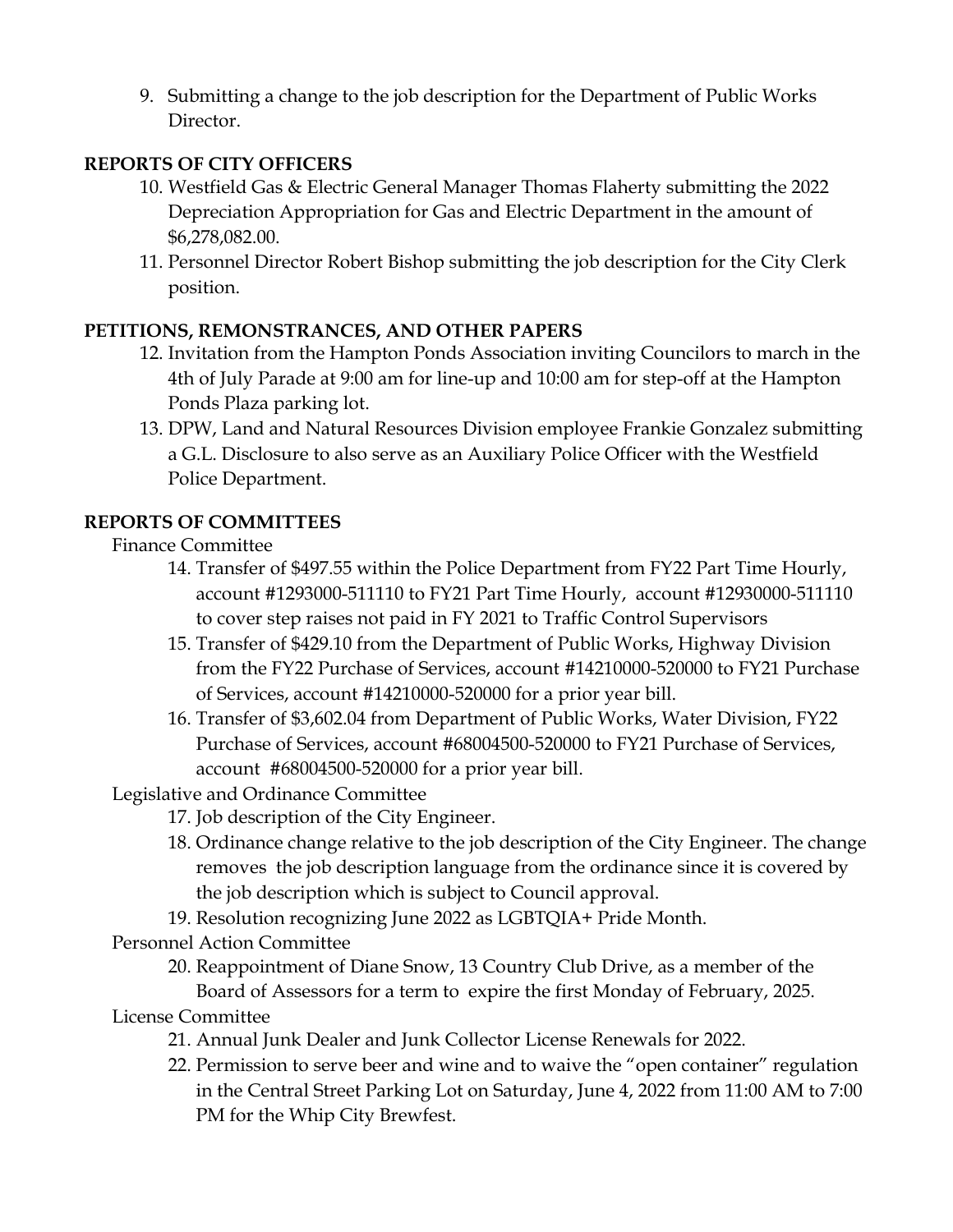23. Permission to serve beer and wine and to waive the "open container" regulation on Elm Street, from School Street from Main Street to Franklin Street, on Saturday, May 21, 2022 from 11:00 AM to 7:00 PM for the Run Westfield Flat Fast 5K.

# Natural Resourses Committee

- 24. The Westfield Taxpayers Association relative to water production and increase in billing (6/17/21) Item to REMAIN IN COMMITTEE
	- Motion by the Natural Resources Committee to request that Senior Discounts or Credits be fully displayed on the bill/stub for consumer clarity. Refer to Water Department and Water Commission.
- 25. To investigate potential avenues and mechanisms for sewer rate rebates or reductions for Westfield residents experiencing financial hardship (12/16/21) Item to REMAIN IN COMMITTEE.
	- Motion by the Natural Resources Committee to request a review of the Water and Sewer Accounting to correct accounts inadvertently deactivated when attempting to remove Senior Discount upon property transfer. Refer to Water Department and Water Commission.
	- Motion by Natural Resources Committee to request Water Commission consider implementation of a pollution/betterment fee as outlined in Sections 18-52 and 18-53 of the code of ordinances. Refer to Water Commission.

# **UNFINISHED BUSINESS**

# **MOTIONS, ORDERS OR RESOLUTIONS**

- 26. Motion of Councilor Flaherty for a Resolution approving the submission of the following measure to the voters at the next Regular or Special City Election as allowed under Charter Section 50: "Shall the City Council create Ordinances that restrict the use of all City Flag Poles for the exclusive display of the American Flag, Massachusetts State Flag, City of Westfield Flag, POW/MIA Flag, and the official flags of any United States' States, Commonwealths, or Territories?" Refer to Law Department and City Clerk.
- 27. Motion of Councilor Flaherty for a Resolution approving the submission of the following measure to the voters at the next Regular or Special City Election as allowed under Charter Section 50: "Shall the School Committee create Policies that restrict the use of all Flag Poles on School Department property for the exclusive display of the American Flag, Massachusetts State Flag, City of Westfield Flag, Westfield Public Schools Flag, POW/MIA Flag, and the official flags of any United States' States, Commonwealths, or Territories?" Refer to Law Department and City Clerk.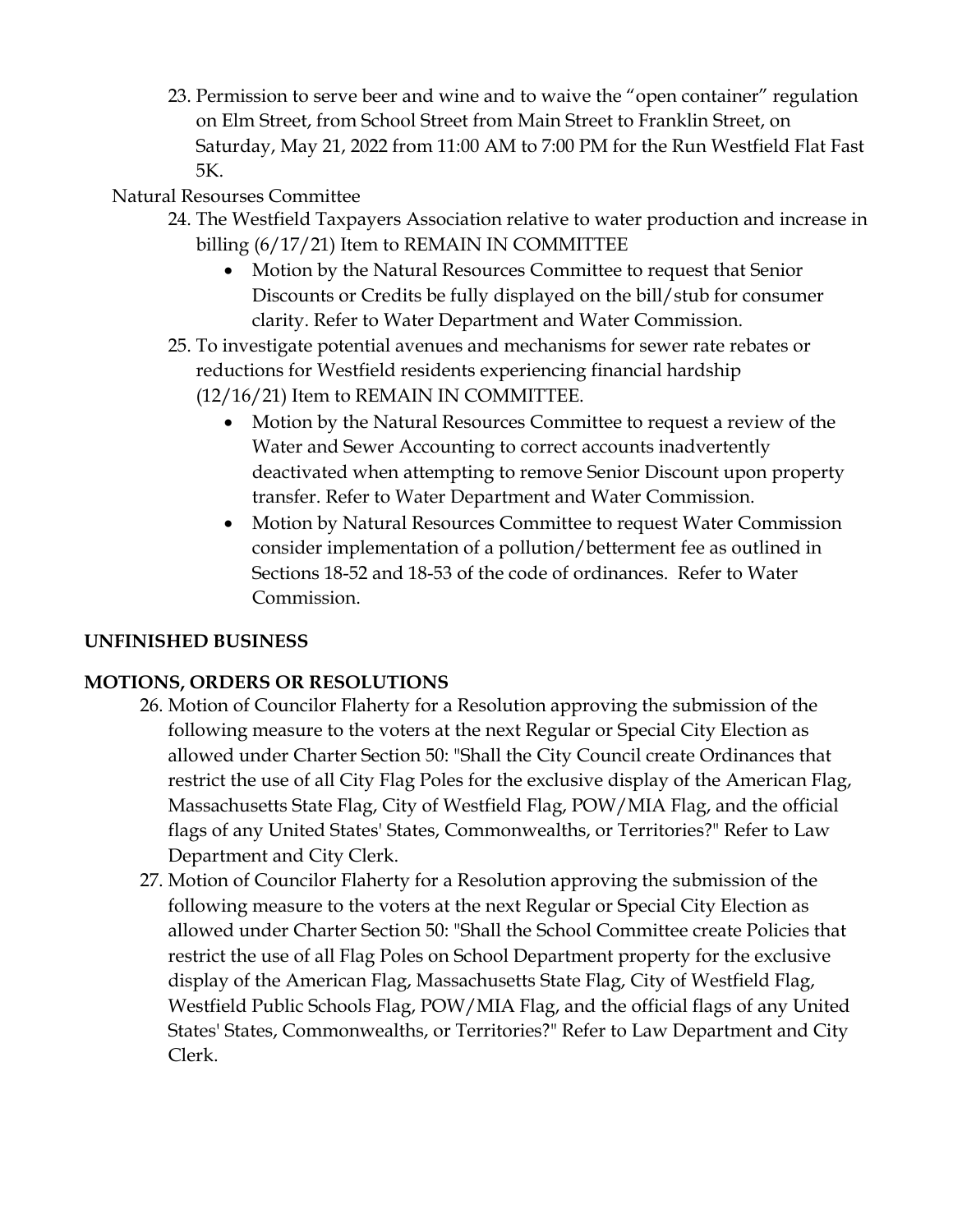- 28. Motion of Councilor Flaherty for a Resolution approving the submission of the following measure to the voters at the next Regular or Special City Election as allowed under Charter Section 50: "Shall the City Council create an Ordinance that specifically excludes City Flag Poles from facilities open to 'Public Forums'?" Refer to Law Department and City Clerk.
- 29. Motion of Councilor Figy to review Chapter 16 Section 16-135 of the City Ordinance regarding the use of bicycles on sidewalks. Refer to L & O and Law.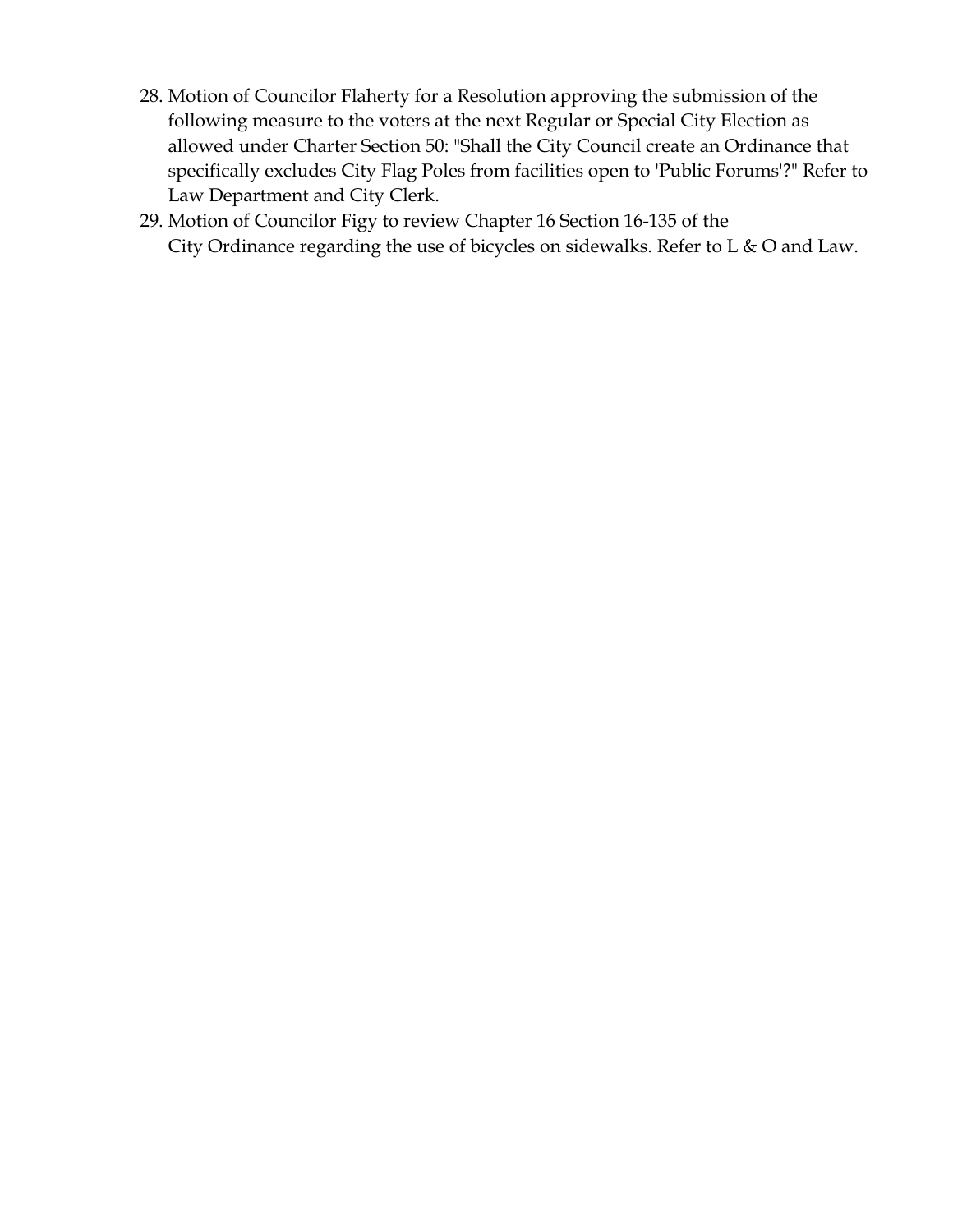# **AGENDA OF CITY COUNCIL**



59 COURT STREET MUNICIPAL BUILDING, CITY COUNCIL CHAMBERS WESTFIELD, MASSACHUSETTS MAY 05, 2022 AT 7:00 PM

# **ROLL CALL**

## **PLEDGE OF ALLEGIANCE**

## **READING OF RECORD OF MEETING OF April 21, 2022**

### **PUBLIC PARTICIPATION**

### **COMMUNICATIONS FROM THE MAYOR**

- 1. Presentation of Fiscal Year 2023 Budget by Mayor McCabe.
- 2. Appropriation of \$110,000.00 to restore the fence around the perimeter of Pine Hill Cemetery from the following: \$75,000.00 from Community Preservation Undesignated FY22 account #24101770-580000 to CPA Pine Hill Cemetery Fence (Historic) account #24101770-580200-5210 and \$35,000.00 from Community Preservation Historic (FY22) account #24101770-580200 to CPA Pine Hill Cemetery Fence (Historic) account #24101770-580200-5210.
- 3. Requesting acceptance of a Federal Emergency Management Agency COVID Project Application reimbursement grant in the amount of \$40,714.55 for 100% of COVID staffing costs at the vaccination clinic in West Springfield.
- 4. Requesting acceptance of a Grant in the amount of \$380,521.00 from the Massachusetts Electric Vehicle Incentive Plan (MassEVIP) to the Westfield Gas & Electric to obtain 9 charging stations under the MassEVIP Public Access Charging Program.
- 5. Requesting approval to allow the Mayor to transfer money between and within departments and between personal services and expenses for the purpose of expediting transfers and eliminating the need to carryover payments into FY2023.
- 6. Submitting a Resolution of the City Council of the City of Westfield that the Mayor be authorized to sign all documents to enter into a project funding agreement with Massachusetts School Building Authority (MSBA) for the Franklin Avenue School Project.
- 7. Submitting a Resolution to grant an easement over a portion of the Right of Way known as Old County Road to authorize Holyoke Gas and Electric to maintain infrastructure in the right of way.
- 8. Submitting a Confirmatory Order of Taking of real estate to provide public access and safety to the Westfield River Levee now and formerly known as Town Dike by right of eminent domain for the purpose of Columbia Greenway Rail Trail

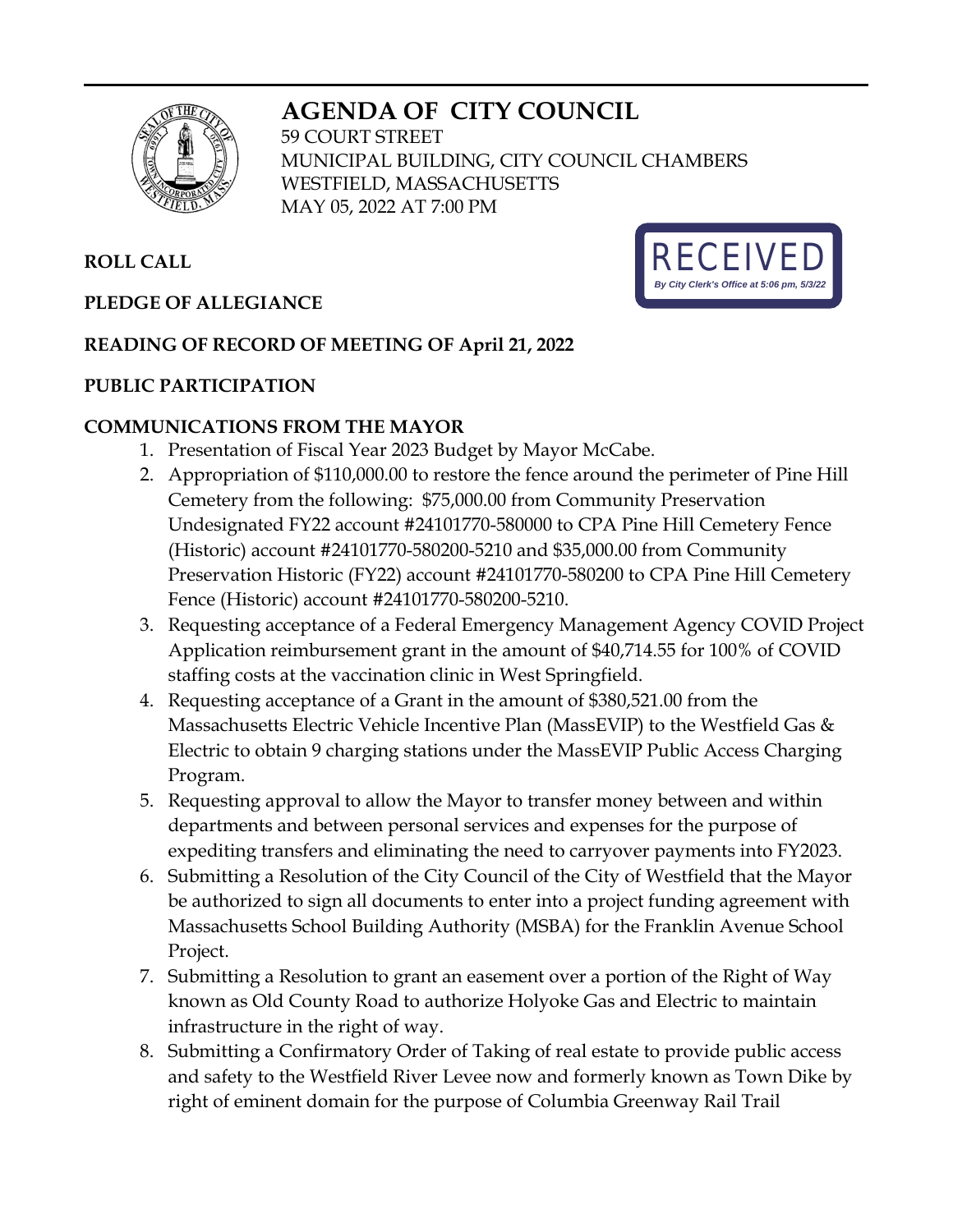## **REPORTS OF CITY OFFICERS**

- 9. Westfield Gas & Electric General Manager Thomas Flaherty submitting the 2022 Depreciation Appropriation for Gas and Electric Department in the amount of \$6,278,082.00.
- 10. Personnel Director Robert Bishop submitting the job description for the City Clerk position.

## **PETITIONS, REMONSTRANCES, AND OTHER PAPERS**

- 11. Invitation from the Hampton Ponds Association inviting Councilors to march in the 4th of July Parade at 9:00 am for line-up and 10:00 am for step-off at the Hampton Ponds Plaza parking lot.
- 12. DPW, Land and Natural Resources Division employee Frankie Gonzalez submitting a G.L. Disclosure to also serve as an Auxiliary Police Officer with the Westfield Police Department.

# **REPORTS OF COMMITTEES**

Finance Committee

- 13. Transfer of \$497.55 within the Police Department from FY22 Part Time Hourly, account #1293000-511110 to FY21 Part Time Hourly, account #12930000-511110 to cover step raises not paid in FY 2021 to Traffic Control Supervisors
- 14. Transfer of \$429.10 from the Department of Public Works, Highway Division from the FY22 Purchase of Services, account #14210000-520000 to FY21 Purchase of Services, account #14210000-520000 for a prior year bill.
- 15. Transfer of \$3,602.04 from Department of Public Works, Water Division, FY22 Purchase of Services, account #68004500-520000 to FY21 Purchase of Services, account #68004500-520000 for a prior year bill.

Legislative and Ordinance Committee

- 16. Job description of the City Engineer.
- 17. Ordinance change relative to the job description of the City Engineer. The change removes the job description language from the ordinance since it is covered by the job description which is subject to Council approval.
- 18. Resolution recognizing June 2022 as LGBTQIA+ Pride Month.

### Personnel Action Committee

19. Reappointment of Diane Snow, 13 Country Club Drive, as a member of the Board of Assessors for a term to expire the first Monday of February, 2025.

### License Committee

- 20. Annual Junk Dealer and Junk Collector License Renewals for 2022.
- 21. Permission to serve beer and wine and to waive the "open container" regulation in the Central Street Parking Lot on Saturday, June 4, 2022 from 11:00 AM to 7:00 PM for the Whip City Brewfest.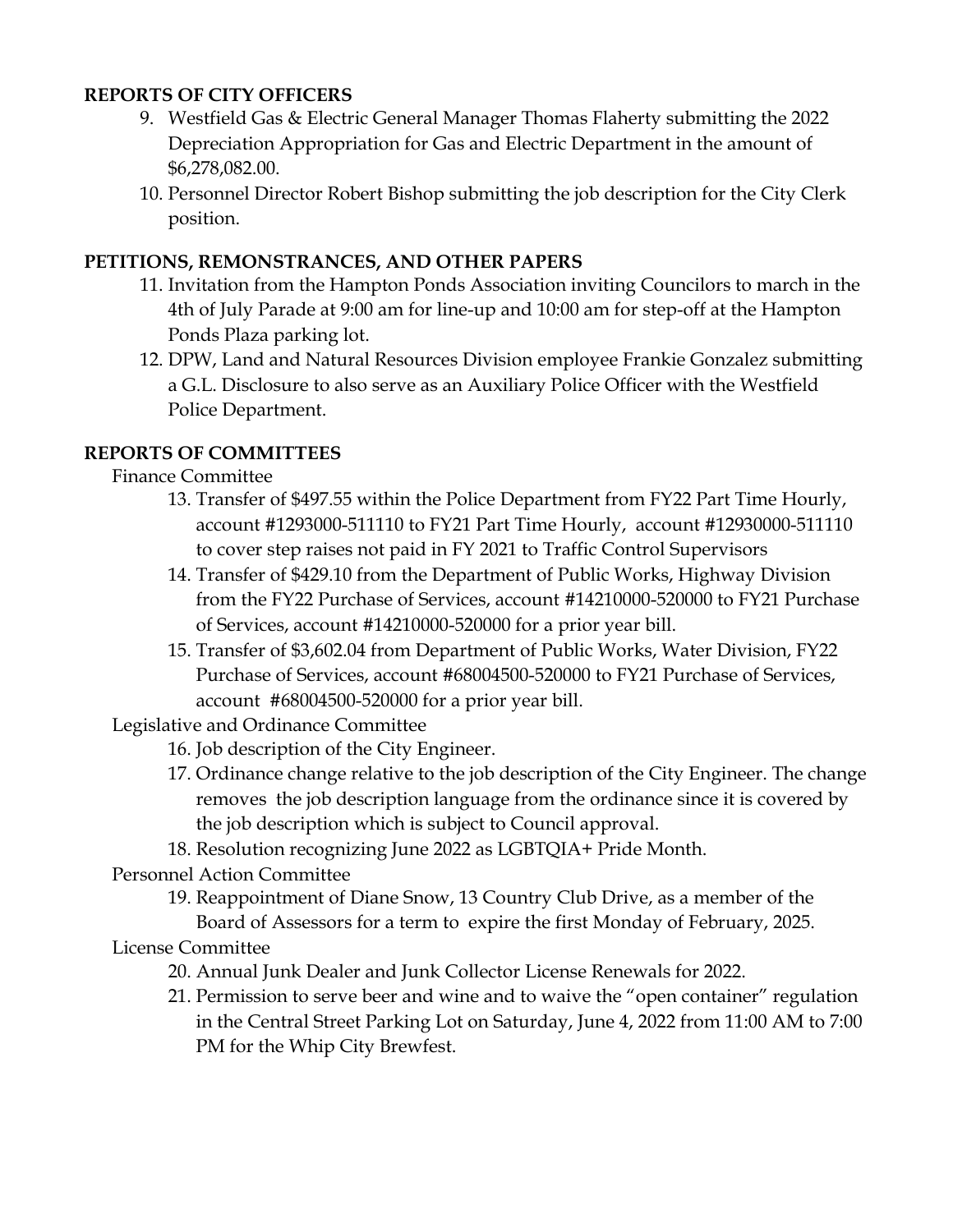22. Permission to serve beer and wine and to waive the "open container" regulation on Elm Street, from School Street from Main Street to Franklin Street, on Saturday, May 21, 2022 from 11:00 AM to 7:00 PM for the Run Westfield Flat Fast 5K.

# Natural Resourses Committee

- 23. The Westfield Taxpayers Association relative to water production and increase in billing (6/17/21) Item to REMAIN IN COMMITTEE
	- Motion by the Natural Resources Committee to request that Senior Discounts or Credits be fully displayed on the bill/stub for consumer clarity. Refer to Water Department and Water Commission.
- 24. To investigate potential avenues and mechanisms for sewer rate rebates or reductions for Westfield residents experiencing financial hardship (12/16/21) Item to REMAIN IN COMMITTEE.
	- Motion by the Natural Resources Committee to request a review of the Water and Sewer Accounting to correct accounts inadvertently deactivated when attempting to remove Senior Discount upon property transfer. Refer to Water Department and Water Commission.
	- Motion by Natural Resources Committee to request Water Commission consider implementation of a pollution/betterment fee as outlined in Sections 18-52 and 18-53 of the code of ordinances. Refer to Water Commission.

# **UNFINISHED BUSINESS**

# **MOTIONS, ORDERS OR RESOLUTIONS**

- 25. Motion of Councilor Flaherty for a Resolution approving the submission of the following measure to the voters at the next Regular or Special City Election as allowed under Charter Section 50: "Shall the City Council create Ordinances that restrict the use of all City Flag Poles for the exclusive display of the American Flag, Massachusetts State Flag, City of Westfield Flag, POW/MIA Flag, and the official flags of any United States' States, Commonwealths, or Territories?" Refer to Law Department and City Clerk.
- 26. Motion of Councilor Flaherty for a Resolution approving the submission of the following measure to the voters at the next Regular or Special City Election as allowed under Charter Section 50: "Shall the School Committee create Policies that restrict the use of all Flag Poles on School Department property for the exclusive display of the American Flag, Massachusetts State Flag, City of Westfield Flag, Westfield Public Schools Flag, POW/MIA Flag, and the official flags of any United States' States, Commonwealths, or Territories?" Refer to Law Department and City Clerk.
- 27. Motion of Councilor Flaherty for a Resolution approving the submission of the following measure to the voters at the next Regular or Special City Election as allowed under Charter Section 50: "Shall the City Council create an Ordinance that